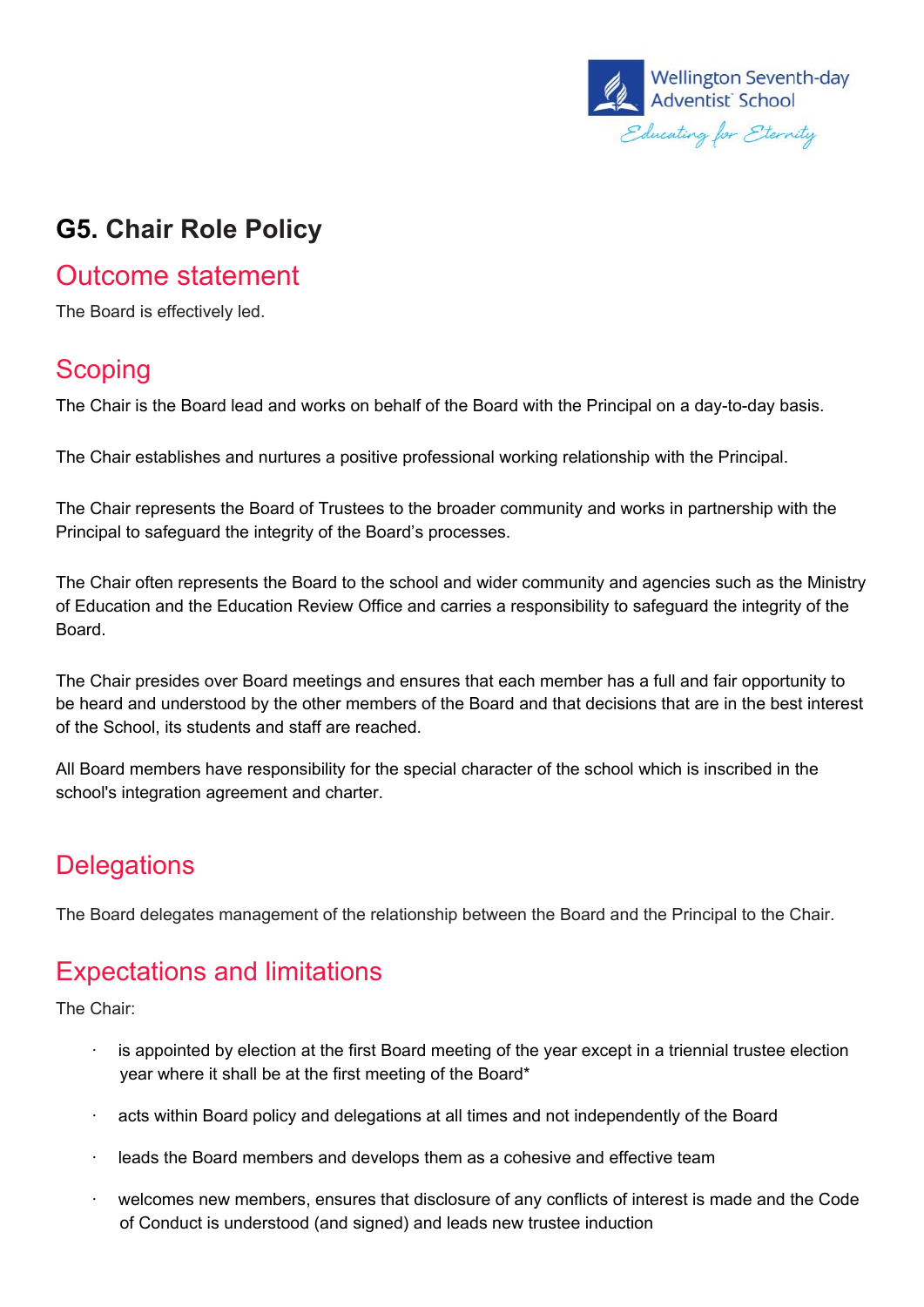- assists board members' understanding of their role, responsibilities and accountability, including the need to comply with the Board Code of Conduct policy
- ensures the work of the Board is completed
- · approves the Board's agenda and ensures that all Board members have the required information for informed discussion of the agenda items
- $\cdot$  ensures the meeting agenda content is only about those issues that, according to Board policy, clearly belong to the Board to decide
- · effectively organises and presides over Board meetings, ensuring that such meetings are conducted in accordance with the Education Act 1989, the relevant sections of the Local Government Official Information and Meetings Act 1987\* and any Board protocols and policies
- · ensures interactive participation by all board members
- · represents the Board to external parties as an official spokesperson for the School except for those matters where this has been delegated to another person
- $\cdot$  is the official signatory for the Board, including for annual accounts\*
- is responsible for promoting effective communication between the Board and wider community, including communicating appropriate Board decisions
- · establishes and maintains a productive working relationship with the Principal
- · ensures the Principal's performance agreement and review are completed on an annual basis
- ensures concerns and complaints are dealt with according to the School's concerns and complaints procedures
- · ensures any potential or real risk to the School or its name is communicated to the Board. This includes any concern or complaint.
	- \* Legislative requirement

#### Procedures/supporting documentation

- Proprietors handbook for NZ Adventist School Board of Trustees
- School Governance Policies

### **Monitoring**

Annual Board appraisal (as per G3. Code of Conduct policy)

### Legislative compliance

- **[Education](http://www.legislation.govt.nz/act/public/1989/0080/latest/DLM187901.html) Act 1989 Schedule 6**
- ● Local [Government](http://www.legislation.govt.nz/act/public/1987/0174/latest/DLM122242.html?src=qs) Official Information and Meetings Act 1987